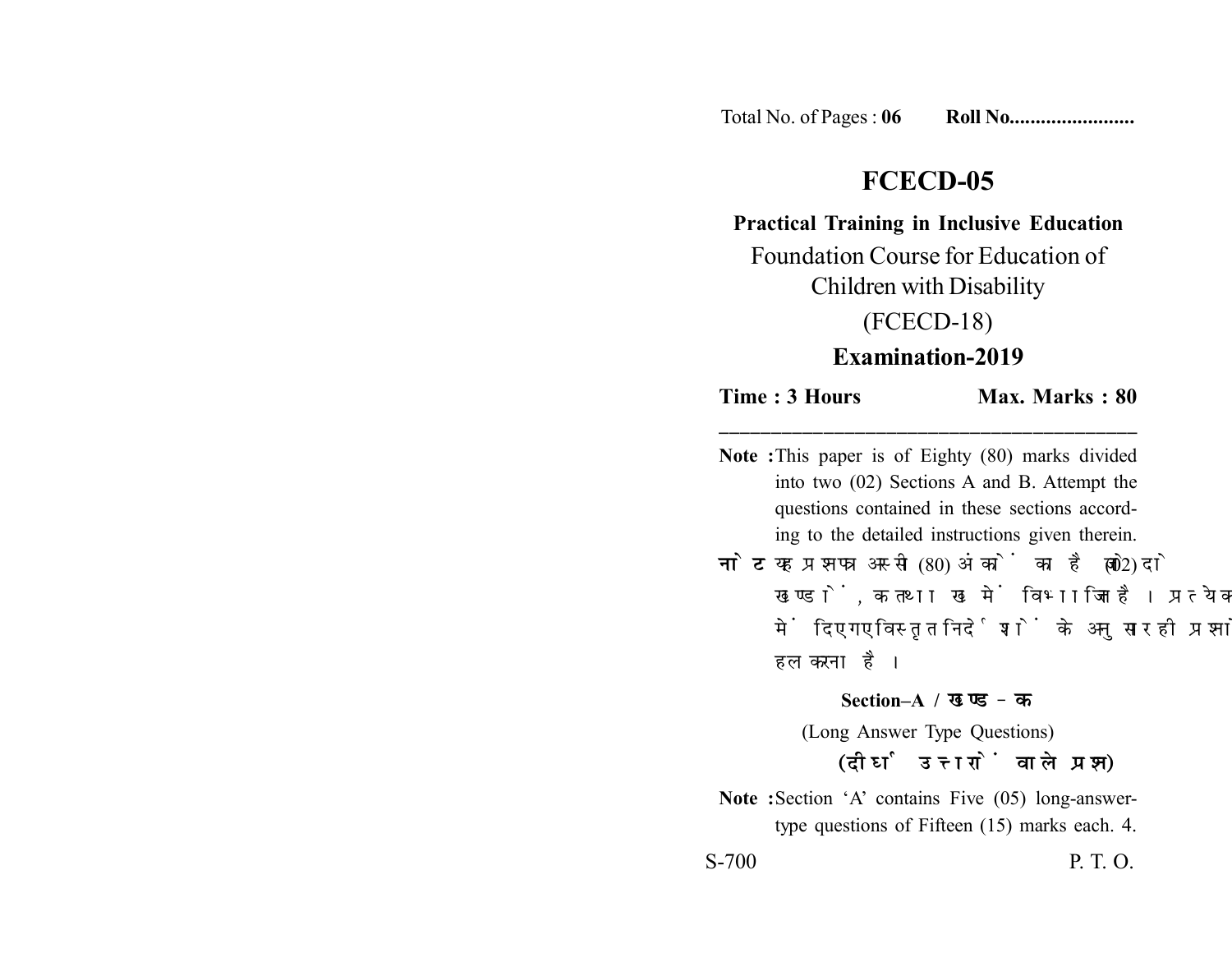3

Describe the orientation program for grassroot workers?

जमीनी कार्यकर्त्ताओं के लिये दिशा निर्देशन कार्यक्रम बताइये।

5. Describe principles of good teaching practice? उत्तम अध्यापन अभ्यास के सिद्धांत बताइये ?

#### **Section–B /**

(Short-Answer-Type Questions)/(लघु उत्तरों वाले प्रश्न)

- **Note :**Section 'B' contains Eight (08) short-answertype questions of Seven (07) marks each. Learners are required to answer any Five (05) questions only. **(5×7=35)**
- नोट: खण्ड'ख' में आठ (08) लघु उत्तरों वाले प्रश्न दिये गये हैं, प्रत्येक प्रश्न के लिए सात (07) अंक निर्धारित हैं। शिक्षार्थियों को इनमें से केवल पाँच **(05) प्रश्नों के उत्तर देने हैं।**
- 1. What are main points to remember for taking the case works?

केस वर्क लेते समय याद रखने वाली क्या बातें जरूरी है?

S-700 P. T. O. S-700

- 2. Describe the components of case work? केस वर्क के संघटक बताइये ?
- 3. When are curriculum adoptations necessary? पाठ्यक्रम अनुकुलन की आवश्यकता कब होती है?
- 4. Describe the medical treatment and excercise for cerebral palsy? प्रगतिष्कीय पक्षाघात के चिकित्सीय उपचार व व्यायाम बताइये।
- 5. What do you understand by facilitation support services. सुविधाकारी सहयोगी सेवाएँ से आप क्या समझते हैं?
- 6. Describe phases of teaching? अध्यापन के चरण बताइये।
- 7. Discuss about classroom structure.